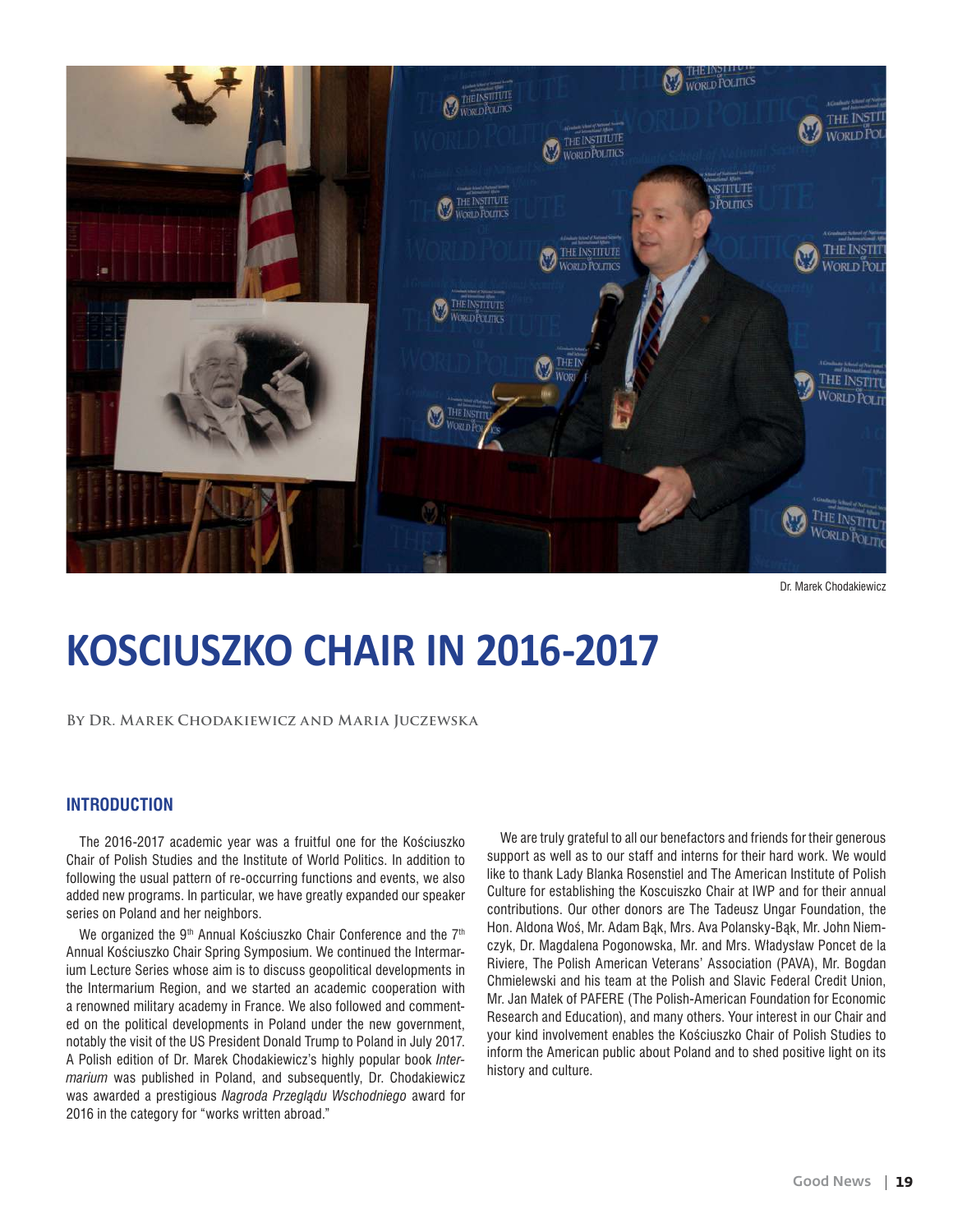# **PUBLICATIONS AND MEDIA ACTIVISM**

#### **Dr. Marek Jan Chodakiewicz**



**MIEDZYMORZE BIBLIOTEKA** *Intermarium* cover

In the 2016-2017 academic year, a Polish edition of Dr. Marek Chodakiewicz's *Intermarium* was published. Dr Chodakiewicz comments regularly on the changing political situation in Poland and Europe. The Kościuszko Chair is one of the few institutions that continues to present a narrative on Poland different to the one widespread in the American mainstream media. Since July 2016, Dr. Chodakiewicz has published more than one hundred articles in American and Polish electronic and press publications (SFPPR, International Research Center, *Rzeczpospolita*, *Do Rzeczy*, *Ty-*

*godnik Solidarność*, *Glaukopis*). Primary topics included the presidential elections in the US, political debate in Poland, developments in the Middle and Far East, South America, Islamist threat to Europe, Russian information war and disinformation as well as topics related to the study of history for *Glaukopis.*

#### **Mrs. Maria Juczewska, Kościuszko Chair Associate Director**

Mrs. Juczewska, working for the Kościuszko Chair since November 2015, focuses on geopolitical developments in Central and Eastern Europe. This year, she has been contributing to the Selous Foundation for Public Policy Research. She analyzed the reasons why Polish Americans voted for Donald Trump. She also contributed to the discussion on the migrant crisis in Europe and Poland's refusal to accept EU migrant quotas.

## **Dr. John Lenczowski, IWP Founder, President, and Professor4**

Dr. Lenczowski lectured on the Intermarium and related topics in a number of venues, including the World Affairs Council of Greater Houston. He also advised Polish and other allied government representatives on a variety of issues regarding NATO and transatlantic relations.

#### **President Donald Trump's 2017 Warsaw Visit**

On July 5 and 6, 2017, US President Donald Trump visited Warsaw during his second foreign trip. He was welcomed enthusiastically by Polish citizens, while his moving speech on Western values was widely appreciated. Dr. Chodakiewicz was present in Warsaw at that time to provide a running commentary for Polish TV on President Trump's visit. He also participated in the Intermarium State Dinner together with the representatives of other Intermarium countries.

## **INTERVIEWS**

This year, Dr. Chodakiewicz gave a number of televised interviews in relation to presidential elections in the US as well as President Donald Trump's visit to Warsaw. He was interviewed by TVP Info, TVP 1, TV Republika as well as a number of smaller outlets, such as Wolność24 and Polonia Christiana. His lectures and interviews are widely popular on YouTube.

# **THE SIXTH ANNUAL KOŚCIUSZKO CHAIR MILITARY LECTURE**

On September 15, 2016, the Kościuszko Chair of Polish Studies hosted its annual Gen. Walter Jajko Kościuszko Chair Military Lecture. The lecture was given by Dr. Thomas Flichy de La Neuville, Professor of International Relations at the École Spéciale Militaire de Saint-Cyr in France and an IWP visiting professor. Dr. Flichy de La Neuville, an expert on Iran, lectures in France and abroad, most notably in Oxford. He has authored seven books on issues related to global security and he coordinates SYNOPSIS group, an international network of academic and military experts willing to provide a comprehensive response to contemporary defense challenges. The lecture was entitled *The Changing Balance of Power in the World: Eastern Europe in 2030,* (based on his book *2030: Le monde que la CIA n'imagine pas*) and clarified security issues related to the changes of power in the world, with a special focus on Eastern Europe.

# **9TH ANNUAL KOŚCIUSZKO CHAIR CONFERENCE**

On November 12, 2016 the Ninth Annual Kościuszko Chair Conference took place. Topics covered a number of problems related to Poland's past and present, such as the Jewish autonomy in the Polish-Lithuanian Commonwealth, rigged elections in January 1947, energy and cyber security in the EU as well as the reasons for emigration of the youngest generation of Poles in the 21<sup>st</sup> century. The program of the conference entailed the following five lectures.

#### **The Energy Outlook - United States, Europe, and Poland**

Mr. Adam Sieminski, from the US Department of Energy, discussed the international energy outlook and challenges to energy security in the United States and in Europe.

## **Paradise of the Jews in Towns and Cities of Poland-Lithuania 1300- 1795**

Mr. Michael V. Szpindor Watson, Ph.D. candidate at George Mason University, elaborated on the disagreement between whether the Jews were treated better in royal or private noble towns. He analyzed where peace was best fostered, comparing the two types of towns.

## **The Foundational Lie of Communist Poland: The January 1947 Elections**

Mr. John Armstrong, an independent scholar, discussed the January 1947 Elections that changed the course of Polish history after WWII.

## **Greed or Exasperation? The Reasons for the Latest Wave of Polish Emigration**

Mrs. Maria Juczewska analyzed complex reasons for the massive emigration of young Poles at the beginning of the 21<sup>st</sup> century.

## **Russian School of Cybernetics and Present Day Threats: Continuity and Development**

Mr. Piotr Trąbinski, an IWP M.A. candidate, discussed the development and the recent phenomena in Russian cybernetics.

# **THE SEVENTH ANNUAL KOŚCIUSZKO CHAIR SPRING SYMPOSIUM**

On April 8, 2017, Dr. Marek Chodakiewicz introduced a new initiative, the Center for Intermarium Studies. Then, six lectures focusing on the situation in the US and Europe followed. Topics ranged from Russian public diplomacy, through the role of Polish Americans in the American presi